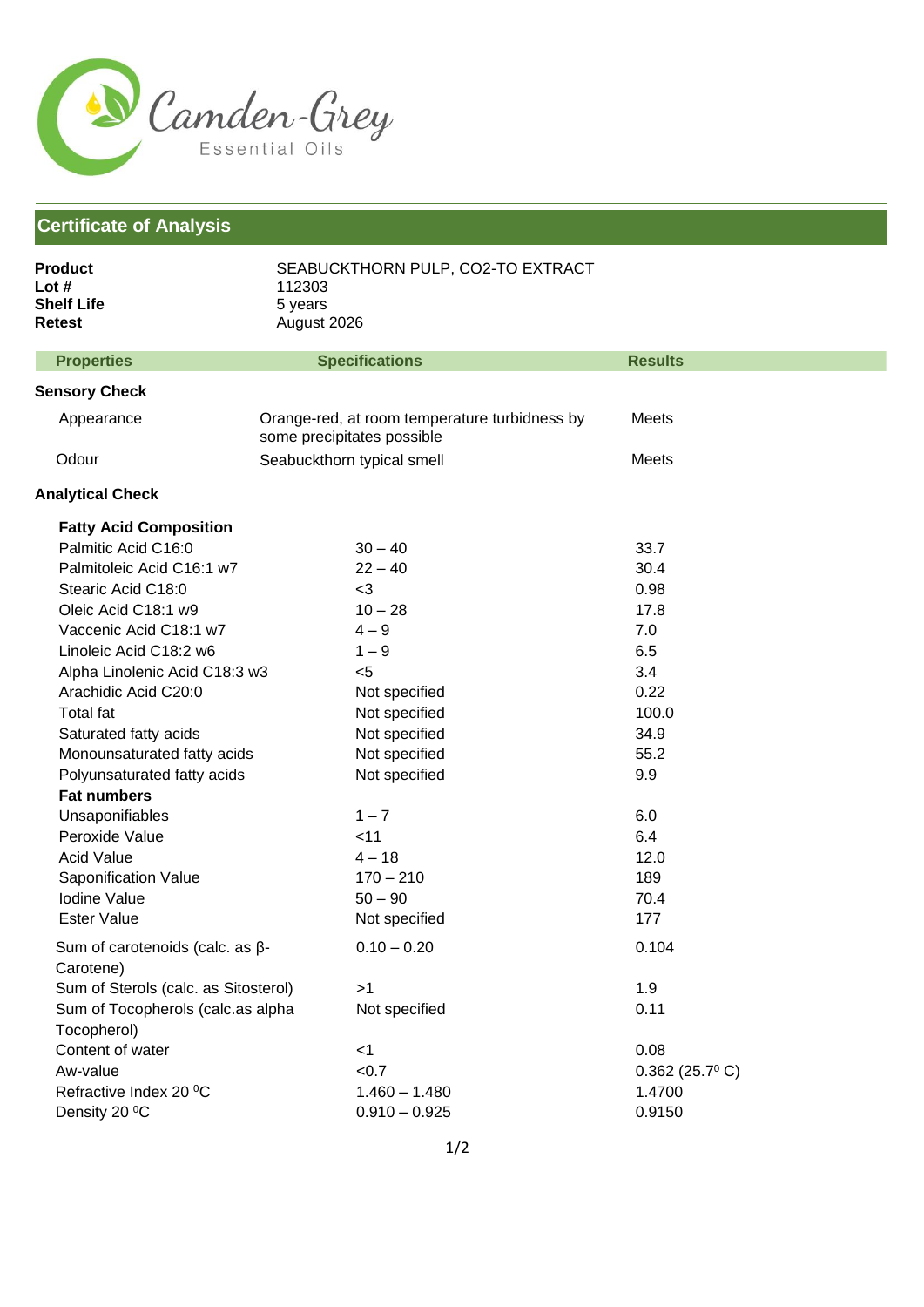

| <b>Properties</b>                 | <b>Specifications</b> | <b>Results</b> |
|-----------------------------------|-----------------------|----------------|
| Benz(a)pyrene                     | < 0.002               | Meets ppm      |
| Sum of Benz(a)pyrene,             | < 0.010               | Meets ppm      |
| benz(a)anthracene,                |                       |                |
| benzo(b)fluoranthene and chrysene |                       |                |

This Certificate of Analysis was created by the manufacturer/distiller of the product. This information is believed to be up-to-date and correct; however, it is provided without any warranty. The customer is responsible for examining the product upon arrival and determining the safe use of the product in order to be in compliance with all applicable laws and regulations. The product must be stored in a cool, dry place away from direct light and heat, tightly sealed and away from children, the mentally infirm and pets. Essential oils shipped in amber plastic pharmaceutical grade bottles must be transferred to amber glass upon arrival, those shipped in aluminum bottles may be stored in such bottles for a minimum of 6 months, tightly sealed. All responsibility (including damage or injury) for the use of this and any other product purchased from Camden-Grey Essential Oils, Inc. rests with the purchaser/user. Camden-Grey's liability is limited to the paid value of this product.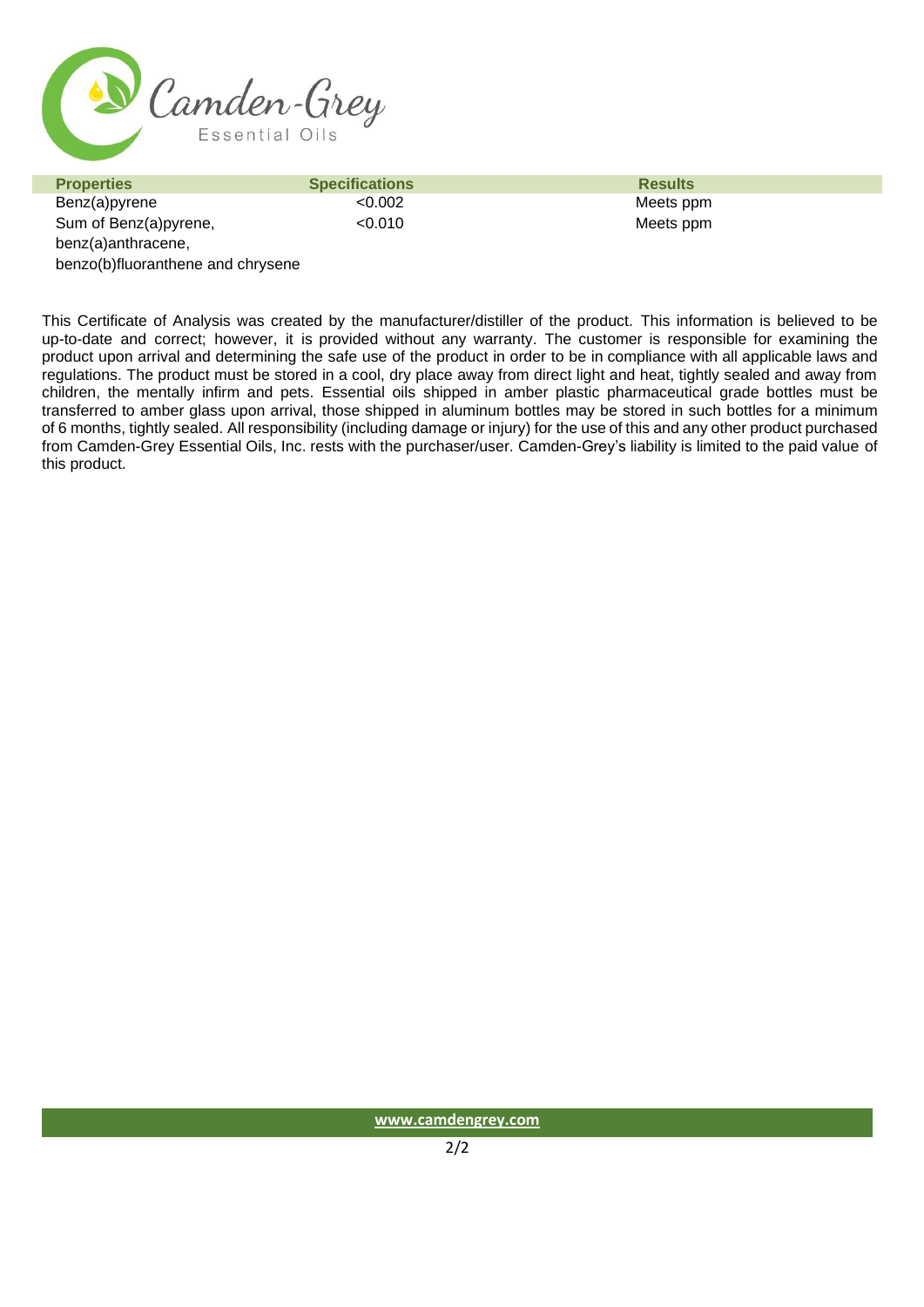

## **Certificate of Analysis**

| <b>Product</b><br>Lot $#$<br><b>Shelf Life</b>      | SEABUCKTHORN PULP, CO2-TO EXTRACT<br>102304<br>5 years                      |                            |
|-----------------------------------------------------|-----------------------------------------------------------------------------|----------------------------|
| <b>Properties</b>                                   | <b>Specifications</b>                                                       | <b>Results</b>             |
| <b>Sensory Check</b>                                |                                                                             |                            |
| Appearance                                          | Orange-red, at room temperature turbidness by<br>some precipitates possible | Meets                      |
| Odour                                               | Seabuckthorn typical smell                                                  | Meets                      |
| <b>Analytical Check</b>                             |                                                                             |                            |
| <b>Fatty Acid Composition</b>                       |                                                                             |                            |
| Palmitic Acid C16:0                                 | $30 - 40$                                                                   | 34.7                       |
| Palmitoleic Acid C16:1 w7                           | $22 - 40$                                                                   | 32.0                       |
| Stearic Acid C18:0                                  | $3$                                                                         | 0.76                       |
| Oleic Acid C18:1 w9                                 | $10 - 28$                                                                   | 21.9                       |
| Vaccenic Acid C18:1 w7                              | $4 - 9$                                                                     | 7.0                        |
| Linoleic Acid C18:2 w6                              | $1 - 9$                                                                     | 2.5                        |
| Alpha Linolenic Acid C18:3 w3                       | $<$ 5                                                                       | 0.98                       |
| Arachidic Acid C20:0                                | Not specified                                                               | 0.21                       |
| <b>Total fat</b>                                    | Not specified                                                               | 100.0                      |
| Saturated fatty acids                               | Not specified                                                               | 35.7                       |
| Monounsaturated fatty acids                         | Not specified                                                               | 60.8                       |
| Polyunsaturated fatty acids                         | Not specified                                                               | 3.5                        |
| <b>Fat numbers</b>                                  |                                                                             |                            |
| Unsaponifiables                                     | $1 - 7$                                                                     | 3.6                        |
| Peroxide Value                                      | < 11                                                                        | 3.1                        |
| <b>Acid Value</b>                                   | $4 - 18$                                                                    | 7.0                        |
| Saponification Value                                | $170 - 210$                                                                 | 194                        |
| <b>Iodine Value</b>                                 | $50 - 90$                                                                   | 68                         |
| <b>Ester Value</b>                                  | Not specified                                                               | 187                        |
| Sum of carotenoids (calc. as $\beta$ -<br>Carotene) | $0.10 - 0.20$                                                               | 0.12                       |
| Sum of Sterols (calc. as Sitosterol)                | >1                                                                          | 1.1                        |
| Sum of Tocopherols (calc.as alpha<br>Tocopherol)    | Not specified                                                               | 0.07                       |
| Content of water                                    | $<$ 1                                                                       | 0.03                       |
| Aw-value                                            | < 0.7                                                                       | $0.31$ (23.9 $^{\circ}$ C) |
| Refractive Index 20 °C                              | $1.460 - 1.480$                                                             | 1.4685                     |
| Density 20 °C                                       | $0.910 - 0.925$                                                             | 0.9113                     |
| Benz(a)pyrene                                       | < 0.002                                                                     | Meets ppm                  |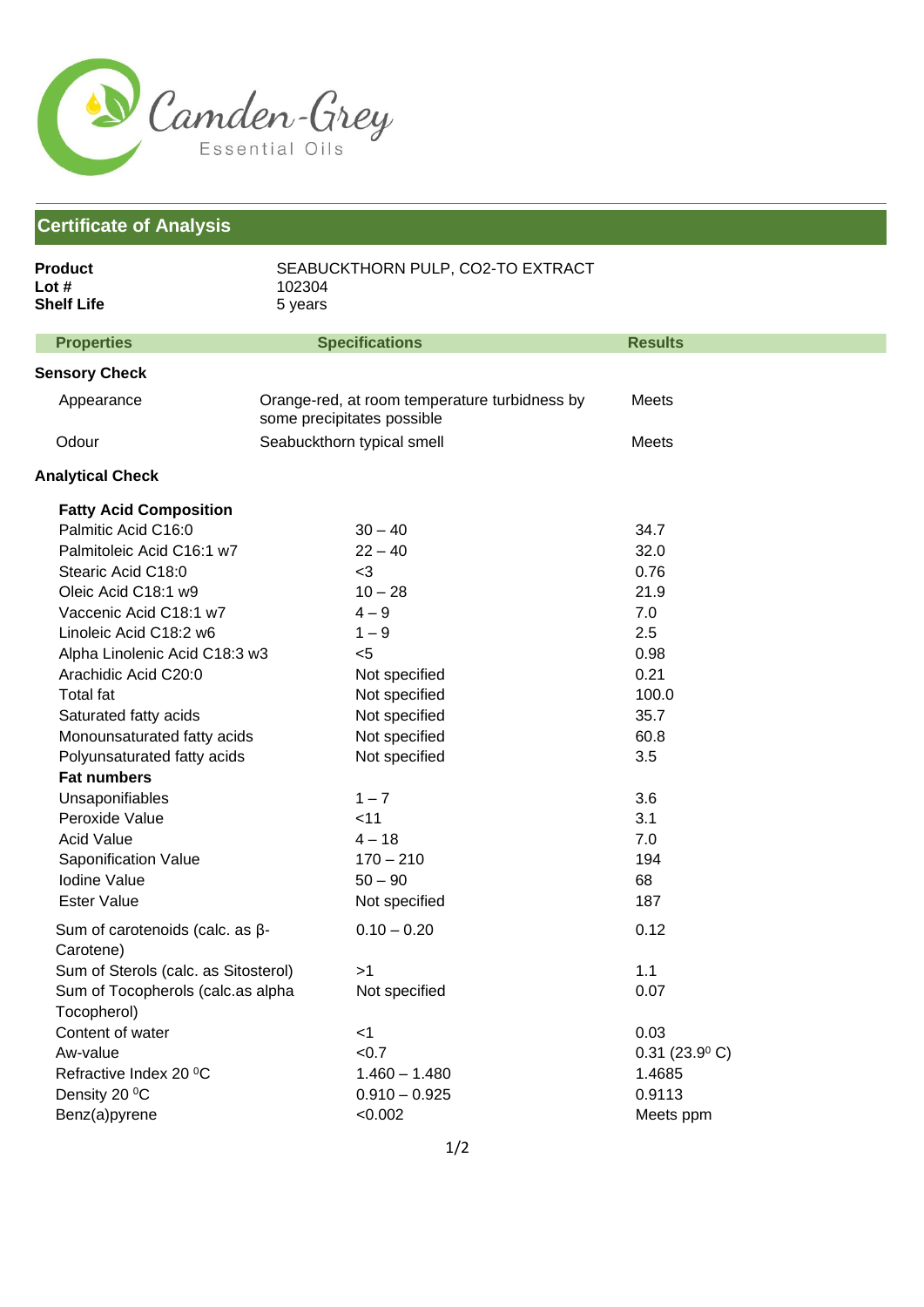

**Properties Specifications Specifications Results** Sum of Benz(a)pyrene, benz(a)anthracene, benzo(b)fluoranthene and chrysene

<0.010 Meets ppm

This Certificate of Analysis was created by the manufacturer/distiller of the product. This information is believed to be up-to-date and correct; however, it is provided without any warranty. The customer is responsible for examining the product upon arrival and determining the safe use of the product in order to be in compliance with all applicable laws and regulations. The product must be stored in a cool, dry place away from direct light and heat, tightly sealed and away from children, the mentally infirm and pets. Essential oils shipped in amber plastic pharmaceutical grade bottles must be transferred to amber glass upon arrival, those shipped in aluminum bottles may be stored in such bottles for a minimum of 6 months, tightly sealed. All responsibility (including damage or injury) for the use of this and any other product purchased from Camden-Grey Essential Oils, Inc. rests with the purchaser/user. Camden-Grey's liability is limited to the paid value of this product.

**[www.camdengrey.com](http://www.camdengrey.com/)**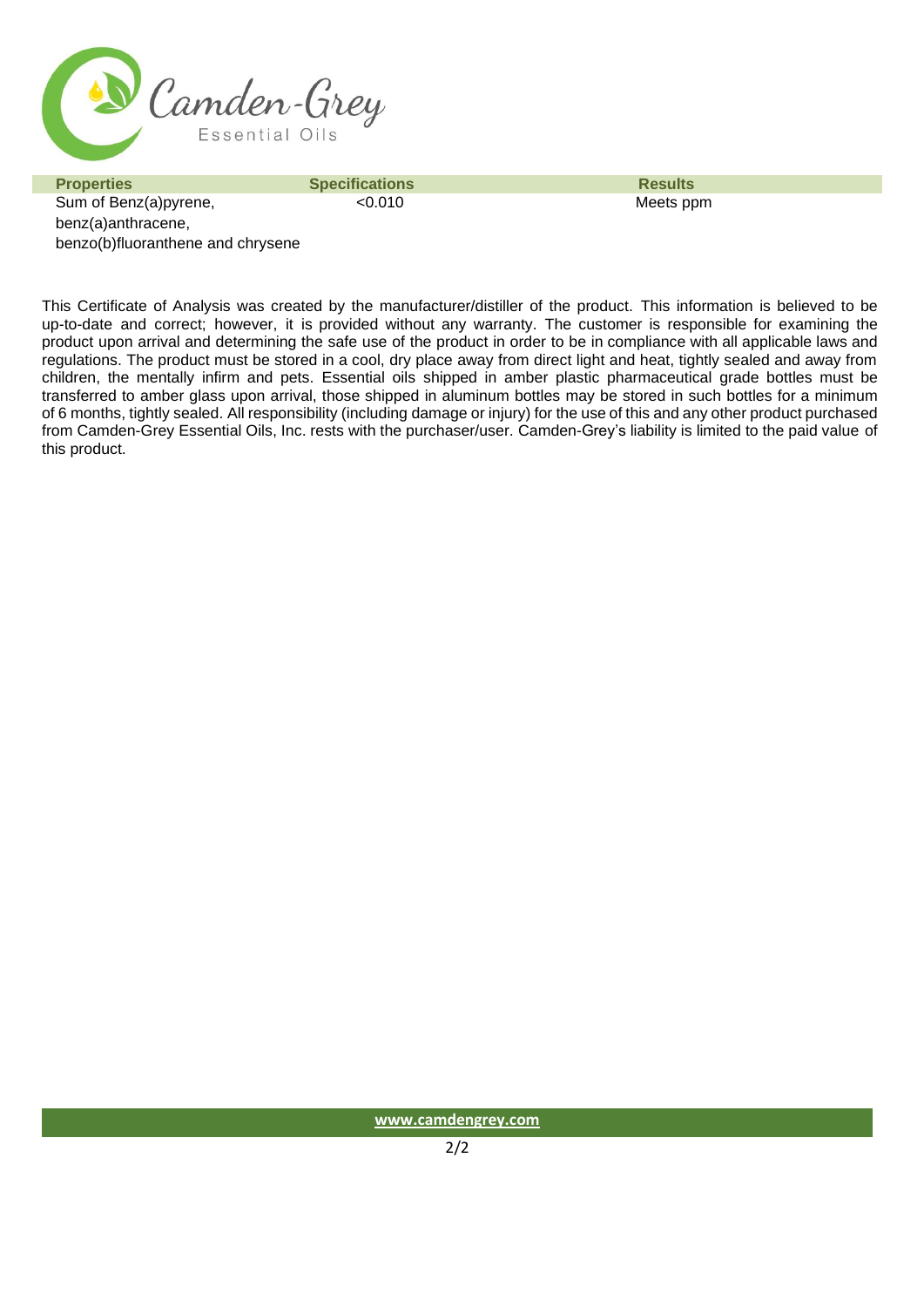

## **Certificate of Analysis**

| Product           | SEABUCKTHORN PULP, CO2-TO EXTRACT |
|-------------------|-----------------------------------|
| Lot $#$           | 391108                            |
| <b>Shelf Life</b> | 5 vears                           |

| <b>Properties</b>                      | <b>Specifications</b>                                                          | <b>Results</b> |
|----------------------------------------|--------------------------------------------------------------------------------|----------------|
| <b>Analytical Check</b>                |                                                                                |                |
| Sum of carotenoids (calc. as $\beta$ - | $0.10 - 0.20$                                                                  | 0.12           |
| Carotene)                              |                                                                                |                |
| Sum of Sterols (calc. as Sitosterol)   | >1                                                                             | 1.4            |
| Sum of Tocopherols (calc.as alpha      | Not specified                                                                  | 0.11           |
| Tocopherol)                            |                                                                                |                |
| Aw-value                               | < 0.7                                                                          | 0.41(23.00C)   |
| Content of water                       | $<$ 1                                                                          | 0.11           |
| Refractive Index 20 °C                 | $1.460 - 1.480$                                                                | 1.4710         |
| Density 20 °C                          | $0.910 - 0.925$                                                                | 0.9108         |
| Benz(a)pyrene                          | < 0.002                                                                        | Meets ppm      |
| Sum of Benz(a)pyrene,                  | < 0.010                                                                        | Meets ppm      |
| benz(a)anthracene,                     |                                                                                |                |
| benzo(b)fluoranthene and chrysene      |                                                                                |                |
| <b>Sensory Check</b>                   |                                                                                |                |
| Appearance                             | Orange-red, at room temperature<br>turbidness by some precipitates<br>possible | <b>Meets</b>   |
| Odour                                  | Seabuckthorn typical smell                                                     | Meets          |
| <b>Analytical Check</b>                |                                                                                |                |
| <b>Fatty Acid Composition</b>          |                                                                                |                |
| Palmitic Acid C16:0                    | $30 - 40$                                                                      | 34.1           |
| Palmitoleic Acid C16:1 w7              | $22 - 40$                                                                      | 32.2           |
| Stearic Acid C18:0                     | $<$ 3                                                                          | 0.74           |
| Oleic Acid C18:1 w9                    | $10 - 28$                                                                      | 20.7           |
| Vaccenic Acid C18:1 w7                 | $4 - 9$                                                                        | 6.9            |
| Linoleic Acid C18:2 w6                 | $4 - 9$                                                                        | 4.0            |
| Alpha Linolenic Acid C18:3 w3          | $5$                                                                            | 1.3            |
| Arachidic Acid C20:0                   | Not specified                                                                  | 0.17           |
| <b>Total fat</b>                       | Not specified                                                                  | 100.0          |
| Saturated fatty acids                  | Not specified                                                                  | 35.4           |
| Monounsaturated fatty acids            | Not specified                                                                  | 60.4           |
| Polyunsaturated fatty acids            | Not specified                                                                  | 4.2            |

**Fat numbers**